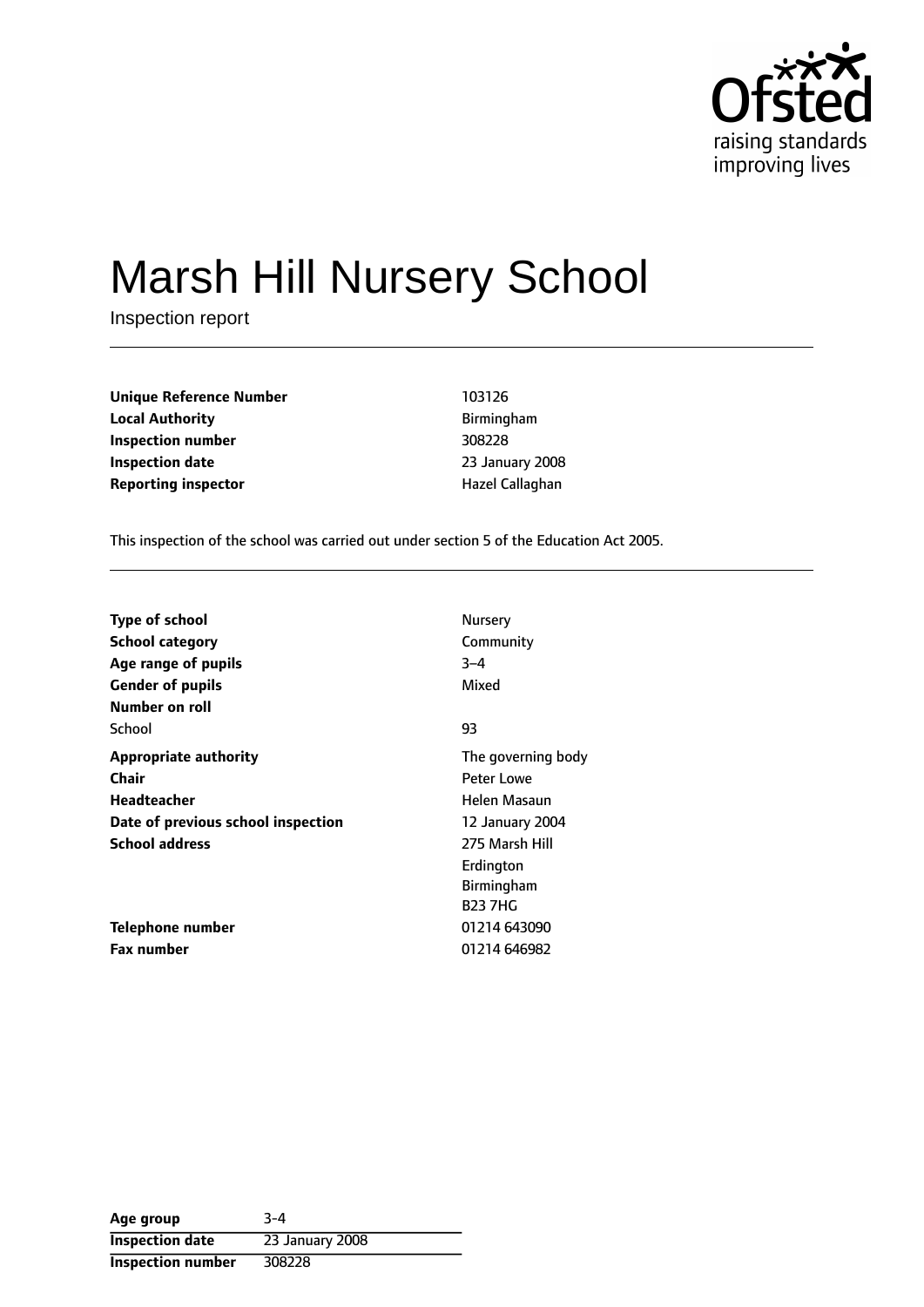.

© Crown copyright 2008

#### Website: www.ofsted.gov.uk

This document may be reproduced in whole or in part for non-commercial educational purposes, provided that the information quoted is reproduced without adaptation and the source and date of publication are stated.

Further copies of this report are obtainable from the school. Under the Education Act 2005, the school must provide a copy of this report free of charge to certain categories of people. A charge not exceeding the full cost of reproduction may be made for any other copies supplied.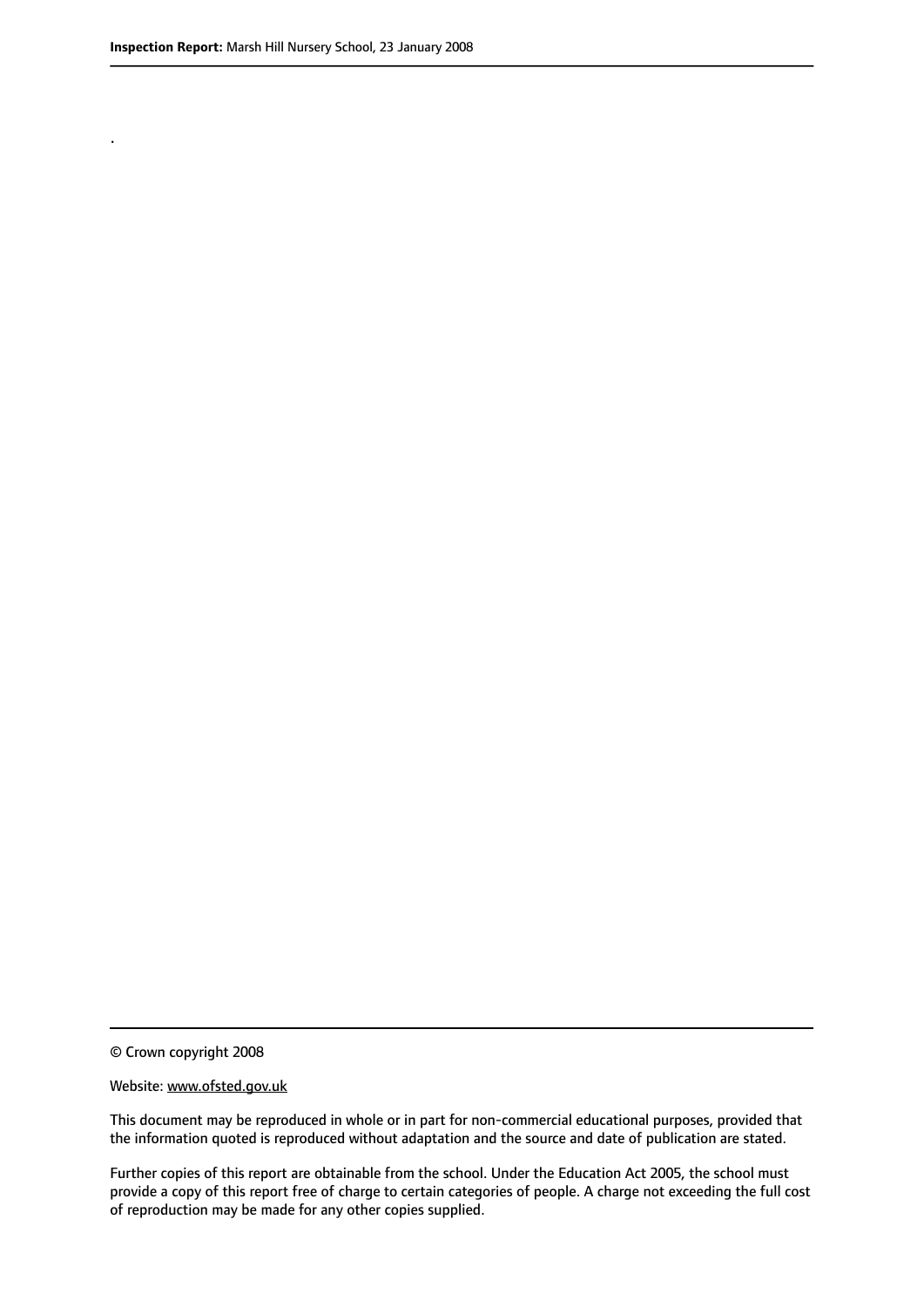# **Introduction**

The inspection was carried out by one Additional Inspector. The inspector evaluated the overall effectiveness of the school and investigated the following issues: • confirm standards and achievement across different areas of learning and for different groups, especially those with English as an additional language, learning difficulties and/or disabilities and the more able  $\cdot$ explore with staff how observations of children at work and other assessments are used to identify the next steps in learning and inform planning • explore the impact of changes in the senior leadership team and the leadership of new initiatives on promoting school effectiveness and improvement of children's learning. Evidence gathered from the school's assessments of children's work and progress were analysed. Discussions took place with senior leaders, the speech therapist, other staff and children. Parents' responses to the Ofsted questionnaire were analysed. The inspector considered the quality of school self-evaluation and the impact of recent initiatives. Other aspects of the school's work were not investigated in detail, but the inspector found no evidence to suggest that the school's own assessments, as given in its self-evaluation, were not justified, and these have been included where appropriate in this report.

## **Description of the school**

Marsh Hill is a small Nursery that provides part-time education for most of its children, with a small proportion staying at the Nursery all day. Just over half of the children come from White British backgrounds and the rest come from a wide range of minority ethnic groups. About a third of the children are in the early stages of learning English. The majority of the children start at the Nursery with a more narrow range of experiences and knowledge than is usual and almost a third of the children have speech and language difficulties. The headteacher is currently working part-time and is sharing the responsibilities of headship with the deputy headteacher. The school has achieved the Effective Early Learning Award for the last three years and the Investors in Children Quality Mark.

#### **Key for inspection grades**

| Grade 1 | Outstanding  |
|---------|--------------|
| Grade 2 | Good         |
| Grade 3 | Satisfactory |
| Grade 4 | Inadequate   |
|         |              |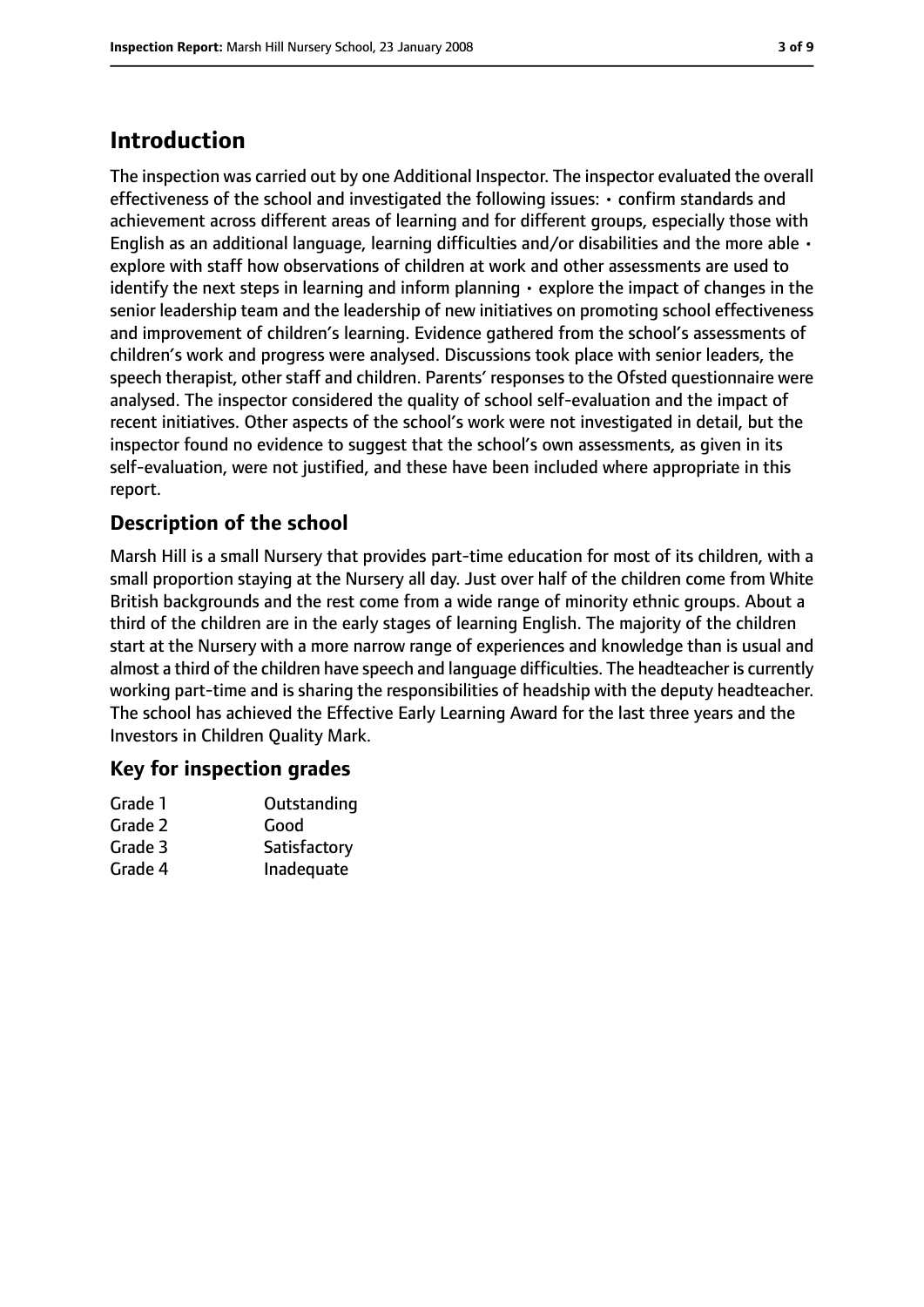# **Overall effectiveness of the school**

#### **Grade: 2**

Marsh Hill Nursery is a good school with many outstanding features. At its heart is the staff's dedication to meeting the personal and learning needs of all children. The levels of care, support and guidance provided are excellent. One parent's comments were typical of many when saying, 'You can certainly tell that all the staff are passionate and enthusiastic about what they do and that they believe that every child is important.' Children consequently feel safe and secure and grow in confidence. They make good progress in their personal development and in their learning because teaching is good and children want to come to school.

The Nursery provides a rich learning environment in which children flourish. The curriculum is exceedingly well adapted to meet children's various learning needs and good levels of support are provided so that all are able to access the wide range of opportunities provided. All staff monitor children's progress well and this is used to plan activities and ensures the momentum of learning is maintained. Children reach standards that are above those expected in many areas. Children make particularly good progress in the development of their knowledge and understanding of the world and in their personal development. Teachers are skilled at responding to children's own interests. They develop their skills effectively through teacher-led activities and through the provision of opportunities for children to experiment and explore for themselves. A visit to a Sea Life Centre, for example, was used very well to stimulate children's interest and motivation. As a result, it was the children who decided what it was they wanted to do and what they wanted to learn. The teachers then ensured that these activities were the stimulus for good skills' development.

Teaching in both classes is good. The staff understand how children learn and use this understanding well. The outside areas are used frequently for a wide variety of exciting activities. However, children do not have the opportunity of making the choice of working either inside or outside the classroom on a daily basis. This is a missed opportunity for those who work best in the open air. There are few opportunities for children to benefit from the expertise of both teachers, or of working with children in the other class. The staff have identified the benefits of increasing these opportunities and are discussing ways of overcoming the difficulties of extending the provision. Children's enjoyment in their work, however, is extremely good and this, along with above-average standards, prepares them well for their next stages of learning.

Another outstanding feature of the Nursery is its partnership with parents and its cooperation with a wide range of agencies to support both families and children. The school has recently employed the support of the speech and language service to extend further the staff expertise in working with children who have a narrow range of language, or who have difficulty in listening and in communicating their ideas. This initiative is working very well and systems are being effectively developed to promote children's good progress. Tremendous effort is put into supporting families as staff recognise this ensures support for children as well. Strategies to support children in the early stages of learning English are good. Both parents and children are effectively supported by bilingual staff. Parents feel more confident to explain their concerns and difficulties in their own language, and children are comforted by hearing their first language spoken when they feel unsure. These good levels of support and the many other aspects of the Nursery provision, such as the promotion of children's physical development, are led well by staff at all levels. Governors are highly supportive of initiativesthat will extend the expertise of staff and will further support the learning of all children. Good financial management has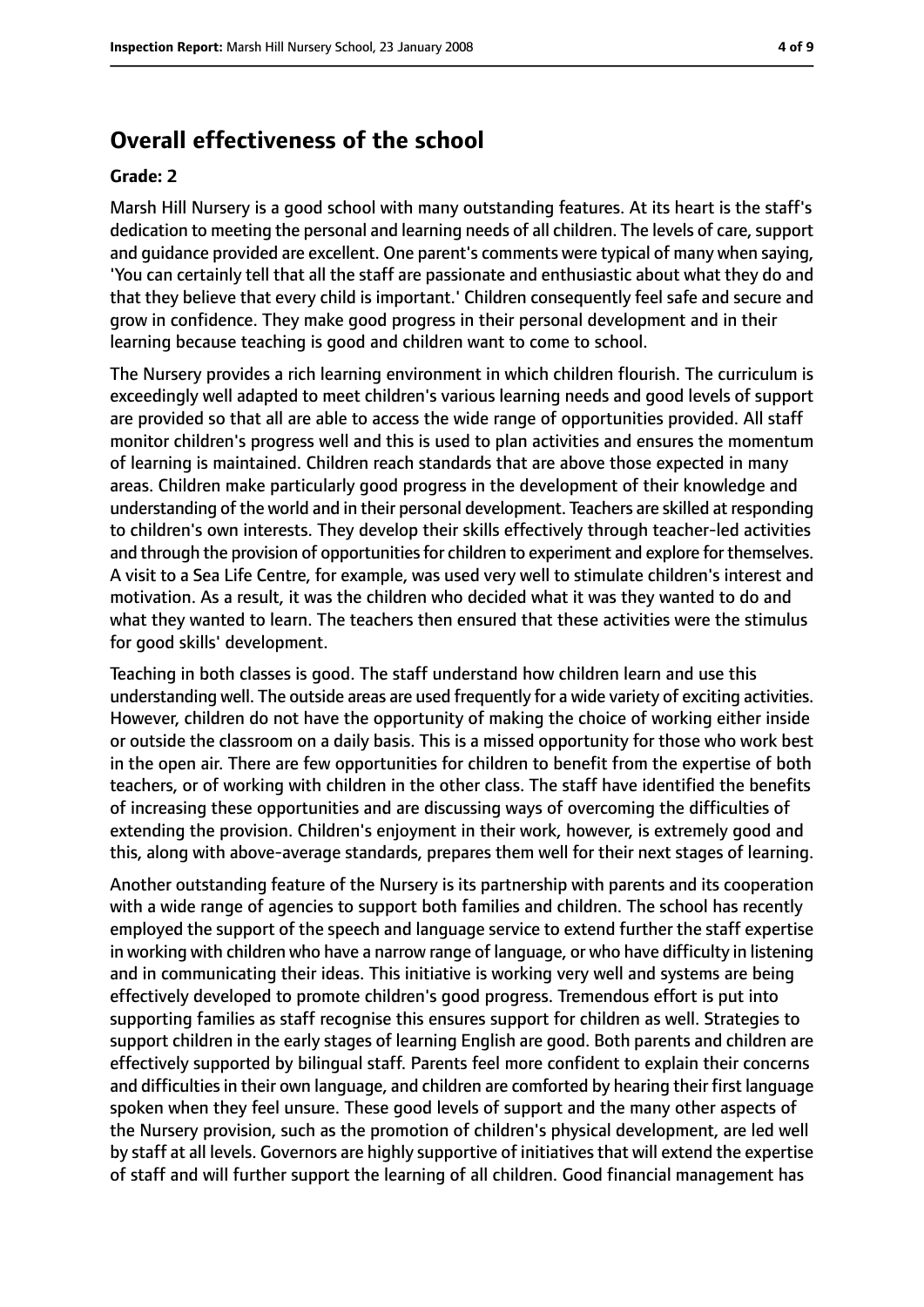enabled the school to fund a class for younger children, who benefit from an early start to school, and to employ the additional services of the speech and language therapist.

The headteacher provides a strong direction for the development of the school and she has been the stimulus for many of its outstanding features. Her vision has driven changes but it is the strong teamwork and commitment of all staff that have enabled the school to make good improvement. The headteacher and deputy headteacher work well together sharing the responsibility of headship. Their different, but complementary skills ensure that the school continues to move forward successfully. The staff are extremely evaluative and take great care to analyse information about children's progress and to research the patterns in their learning. This enables them to identify securely the strengths and potential weaknesses in the provision. This process has resulted in the school making good improvement since the last inspection and demonstrates its strong capacity for further improvement.

#### **Effectiveness of the Foundation Stage**

#### **Grade: 2**

As a nursery school, the Foundation Stage is covered by the Overall Effectiveness section above.

#### **What the school should do to improve further**

■ Consider how the school building can be adapted so children share the staff expertise and all benefit from the strengths of teaching in each class, both inside and out.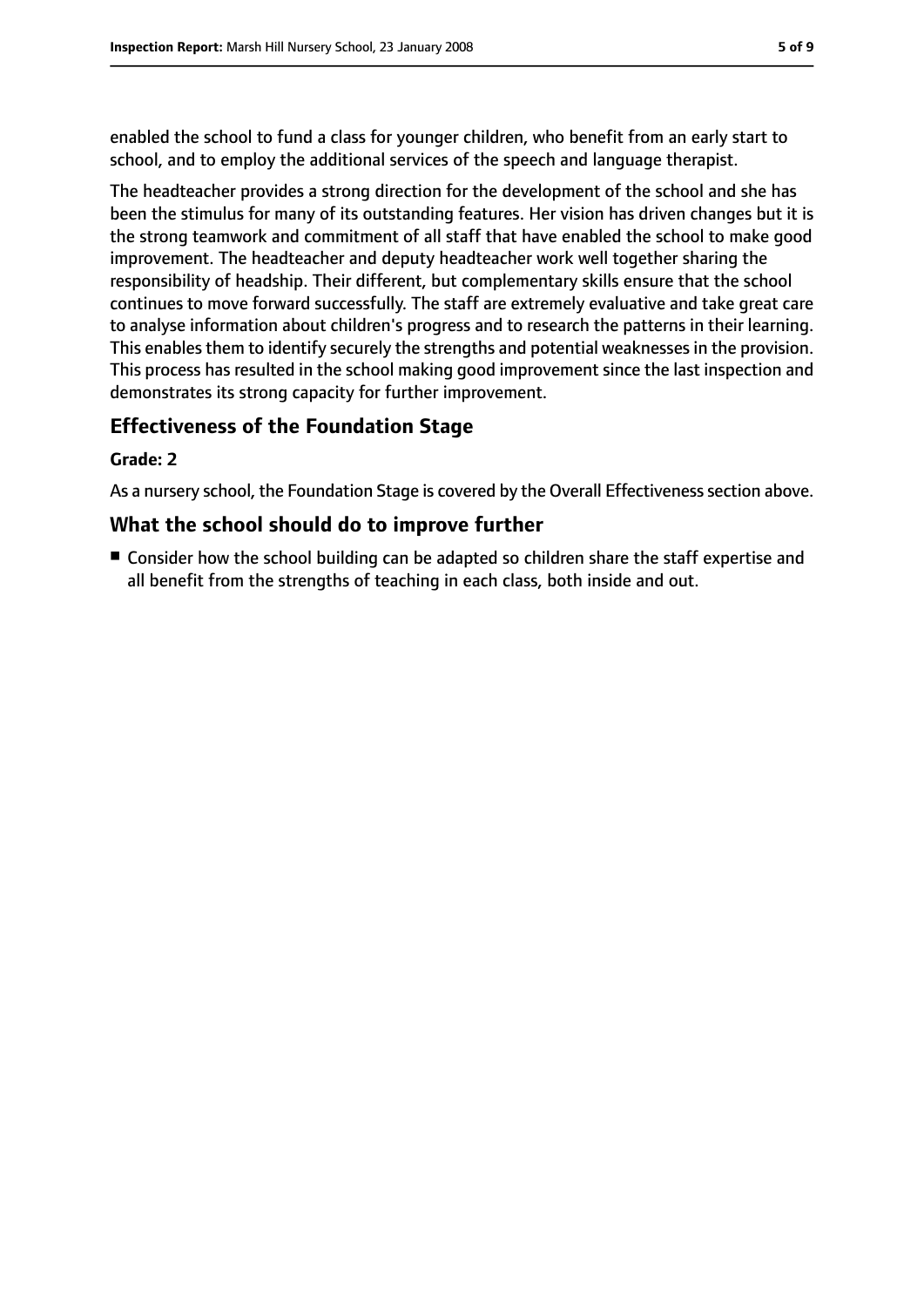**Any complaints about the inspection or the report should be made following the procedures set out in the guidance 'Complaints about school inspection', which is available from Ofsted's website: www.ofsted.gov.uk.**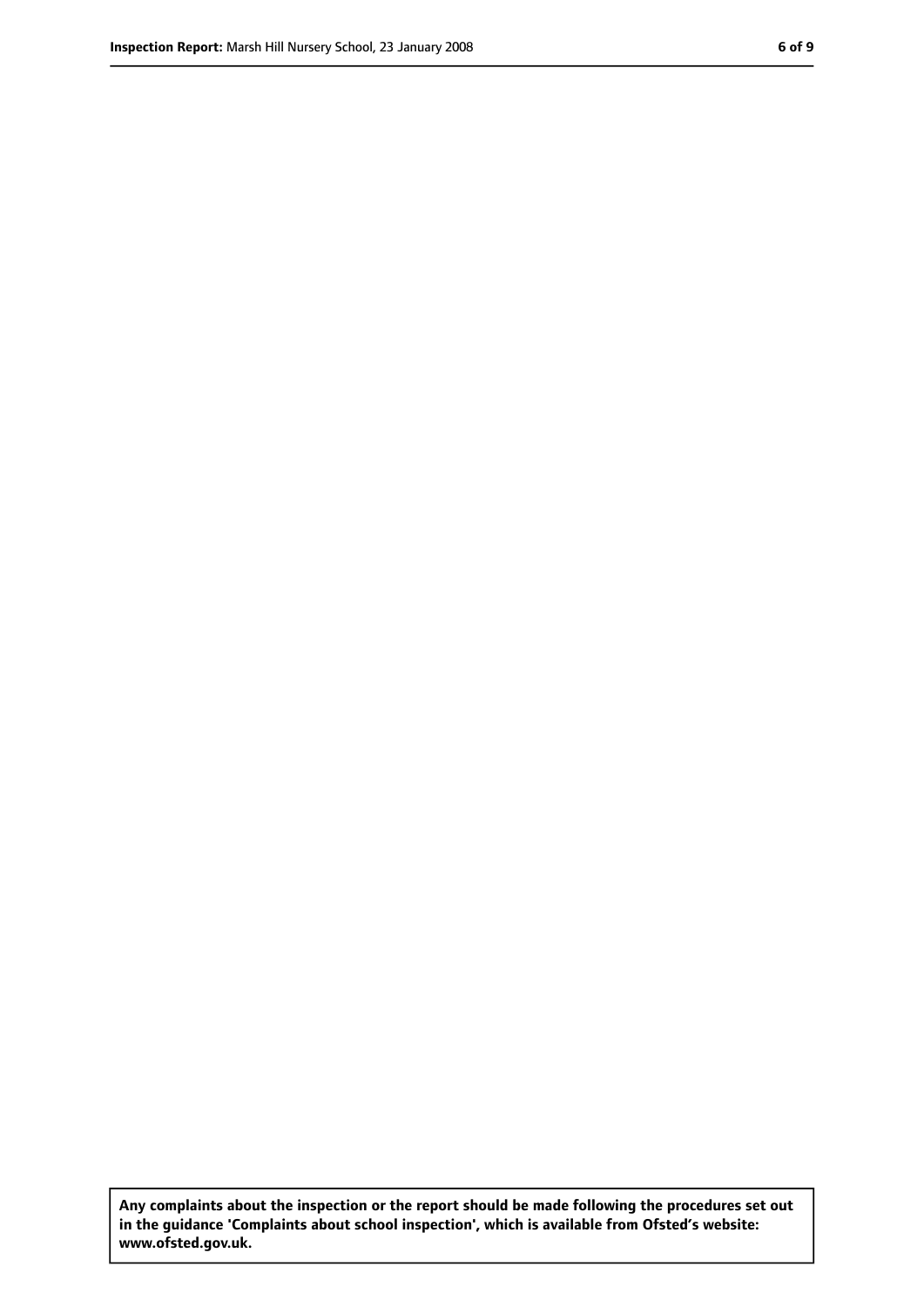#### **Annex A**

# **Inspection judgements**

| $^{\backprime}$ Key to judgements: grade 1 is outstanding, grade 2 good, grade 3 satisfactory, and | <b>School</b>  |
|----------------------------------------------------------------------------------------------------|----------------|
| arade 4 inadequate                                                                                 | <b>Overall</b> |

# **Overall effectiveness**

| How effective, efficient and inclusive is the provision of education, integrated<br>care and any extended services in meeting the needs of learners? |     |
|------------------------------------------------------------------------------------------------------------------------------------------------------|-----|
| Effective steps have been taken to promote improvement since the last<br>inspection                                                                  | Yes |
| How well does the school work in partnership with others to promote learners'<br>well-being?                                                         |     |
| The effectiveness of the Foundation Stage                                                                                                            |     |
| The capacity to make any necessary improvements                                                                                                      |     |

#### **Achievement and standards**

| How well do learners achieve?                                                                               |  |
|-------------------------------------------------------------------------------------------------------------|--|
| The standards <sup>1</sup> reached by learners                                                              |  |
| How well learners make progress, taking account of any significant variations between<br>groups of learners |  |
| How well learners with learning difficulties and disabilities make progress                                 |  |

## **Personal development and well-being**

| How good is the overall personal development and well-being of the<br>learners?                                  |  |
|------------------------------------------------------------------------------------------------------------------|--|
| The extent of learners' spiritual, moral, social and cultural development                                        |  |
| The extent to which learners adopt healthy lifestyles                                                            |  |
| The extent to which learners adopt safe practices                                                                |  |
| How well learners enjoy their education                                                                          |  |
| The attendance of learners                                                                                       |  |
| The behaviour of learners                                                                                        |  |
| The extent to which learners make a positive contribution to the community                                       |  |
| How well learners develop workplace and other skills that will contribute to<br>their future economic well-being |  |

## **The quality of provision**

| How effective are teaching and learning in meeting the full range of the<br>learners' needs?          |  |
|-------------------------------------------------------------------------------------------------------|--|
| How well do the curriculum and other activities meet the range of needs<br>and interests of learners? |  |
| How well are learners cared for, quided and supported?                                                |  |

 $^1$  Grade 1 - Exceptionally and consistently high; Grade 2 - Generally above average with none significantly below average; Grade 3 - Broadly average to below average; Grade 4 - Exceptionally low.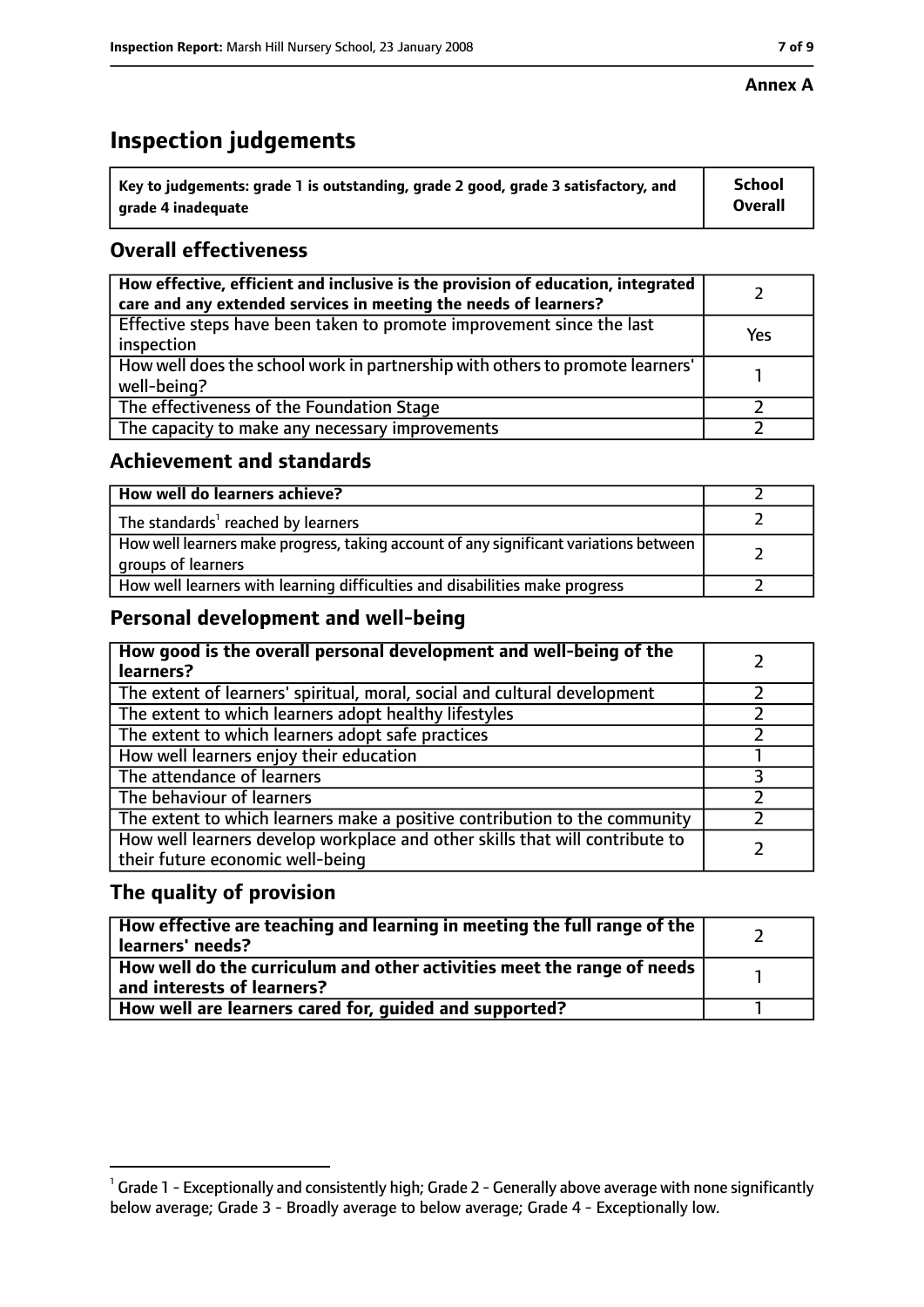# **Leadership and management**

| How effective are leadership and management in raising achievement<br>and supporting all learners?                                              |     |
|-------------------------------------------------------------------------------------------------------------------------------------------------|-----|
| How effectively leaders and managers at all levels set clear direction leading<br>to improvement and promote high quality of care and education |     |
| How effectively leaders and managers use challenging targets to raise standards                                                                 |     |
| The effectiveness of the school's self-evaluation                                                                                               |     |
| How well equality of opportunity is promoted and discrimination tackled so<br>that all learners achieve as well as they can                     |     |
| How effectively and efficiently resources, including staff, are deployed to<br>achieve value for money                                          |     |
| The extent to which governors and other supervisory boards discharge their<br>responsibilities                                                  |     |
| Do procedures for safeguarding learners meet current government<br>requirements?                                                                | Yes |
| Does this school require special measures?                                                                                                      | No  |
| Does this school require a notice to improve?                                                                                                   | No  |